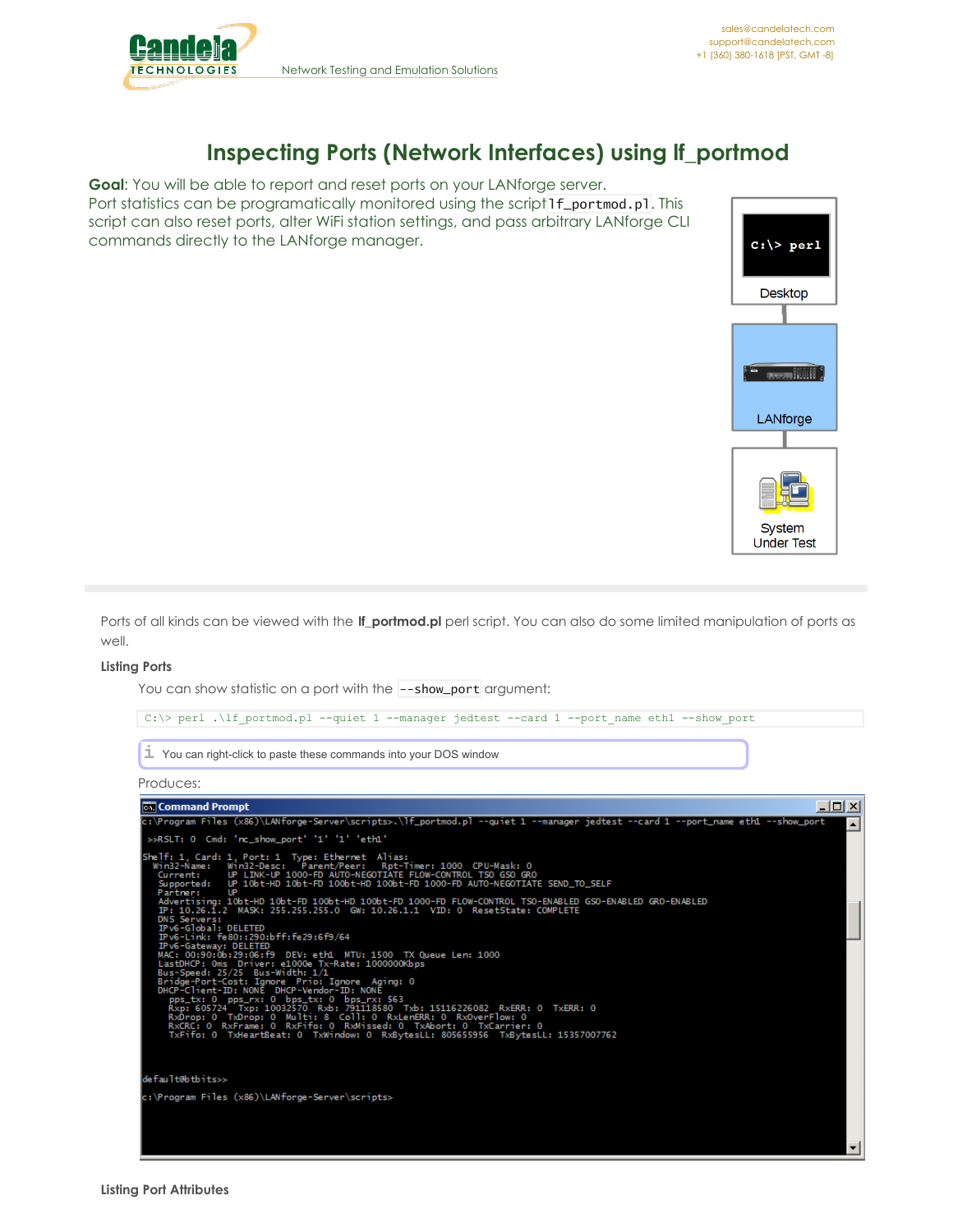Individual port attributes can also be shown, which often makes automating reporting easier.

perl .\lf\_portmod.pl --manager jedtest --card 1 --quiet 1 --port\_name eth1 --show\_port "RxDrop,Rxp,IP"



Consider that is a lot of text to type. If we want, we can reformat that command.

 $\dot{\mathbf{I}}$  Long DOS commands and be continued on the next line with the  $\mathbf{A}$  character.

```
perl .\lf_portmod.pl --manager jedtest ^
 --card 1 -- quiet 1 --port_name eth1 ^--show_port "RxDrop,Rxp,IP"
```
Produces the same output:

| dtest ۸] --It_portmod.pl --manager jedtest="lc:\Program Files (x86)\LANforge-Server\scripts>per |
|-------------------------------------------------------------------------------------------------|
| More? $-$ -card 1 --quiet 1 --port name eth1 $\land$                                            |
| More? --show_port "RxDrop.Rxp.IP"                                                               |
| IP: 10.26.1.2                                                                                   |
| RxDrop: 0<br>Rxp: 605726                                                                        |
|                                                                                                 |
| c:\Program Files (x86)\LANforge-Server\scripts>                                                 |

#### **Loading a test scenario**

Saved test scenarios are often referred to as 'databases'

lf\_portmod.pl --load day\_238

This matches the same database name seen in the *Status* tab database dropdown.

| & LANforge Manager Version(5.3.3)           |                                             |  |                     |                                                           |                      |                     |                                         |                        |                                    |          |                      |                          | $\Box$      |  |
|---------------------------------------------|---------------------------------------------|--|---------------------|-----------------------------------------------------------|----------------------|---------------------|-----------------------------------------|------------------------|------------------------------------|----------|----------------------|--------------------------|-------------|--|
| Control Reporting Tear-Off Info Plugins     |                                             |  |                     |                                                           |                      |                     |                                         |                        |                                    |          |                      |                          |             |  |
|                                             | <b>Stop All</b>                             |  |                     |                                                           |                      |                     |                                         | <b>Restart Manager</b> |                                    |          | <b>Refresh</b>       | <b>HELP</b>              |             |  |
|                                             |                                             |  |                     |                                                           |                      |                     |                                         |                        |                                    |          |                      |                          |             |  |
| <b>Collision-Domains</b>                    | File-IO<br>Layer-4                          |  | Generic             | <b>Test Mgr</b>                                           | <b>Test Group</b>    |                     | <b>Resource Mgr</b><br><b>Event Log</b> |                        | <b>Alerts</b>                      | Port Mgr | <b>Messages</b>      |                          |             |  |
|                                             | <b>L3 Endps</b><br><b>Status</b><br>Layer-3 |  |                     | <b>VolP/RTP Endps</b><br><b>VoIP/RTP</b>                  |                      |                     |                                         |                        | Armageddon<br>WanLinks             |          |                      | <b>Attenuators</b>       |             |  |
| <b>License Info</b>                         |                                             |  |                     |                                                           | <b>Current Users</b> |                     |                                         |                        | <b>Test Configuration Database</b> |          |                      |                          |             |  |
|                                             |                                             |  |                     | * Admin from: 192.168.100.178<br>qnuserver from:127.0.0.1 |                      |                     | List:                                   |                        | day_238                            |          | $\blacktriangledown$ | Load                     |             |  |
|                                             | Licenses expire in: 44 days.                |  |                     |                                                           |                      |                     |                                         |                        | day 238                            |          |                      | ▲                        | <b>Hete</b> |  |
|                                             |                                             |  |                     |                                                           |                      |                     | Name:                                   |                        | $day_237$                          |          |                      |                          |             |  |
|                                             |                                             |  |                     |                                                           |                      |                     |                                         | <b>Load Behavior:</b>  | $\frac{1}{4}$ day_236              |          |                      | ave                      |             |  |
| Support expires in: 44 days.                |                                             |  |                     |                                                           |                      |                     |                                         |                        | $\frac{1}{2}$ day 235              |          |                      |                          |             |  |
|                                             |                                             |  | $\vert \cdot \vert$ | TIL.                                                      |                      | $\vert \cdot \vert$ |                                         |                        | day_234                            |          |                      |                          | Progress    |  |
|                                             |                                             |  |                     |                                                           |                      |                     |                                         |                        | $day_233$                          |          |                      |                          |             |  |
|                                             | <b>Virtual Shelf 1</b>                      |  |                     |                                                           |                      |                     |                                         |                        | day_232                            |          |                      |                          |             |  |
|                                             | <b>Resource 1</b>                           |  |                     |                                                           |                      |                     | <b>Resource 2</b>                       |                        | day 231<br>day 230                 |          |                      |                          |             |  |
|                                             |                                             |  |                     |                                                           |                      |                     | ni mil                                  |                        | day_229                            |          |                      |                          |             |  |
|                                             |                                             |  |                     | п.                                                        |                      |                     |                                         |                        | day 228                            |          |                      |                          |             |  |
|                                             | $\blacksquare$                              |  |                     |                                                           |                      |                     | <b>THE R</b>                            |                        | day_227                            |          |                      |                          |             |  |
|                                             |                                             |  |                     |                                                           |                      |                     |                                         |                        | day 226                            |          |                      |                          |             |  |
|                                             | <b>THE REA</b>                              |  |                     |                                                           |                      |                     | <b>TILL</b>                             |                        | day_225                            |          |                      |                          |             |  |
|                                             |                                             |  |                     |                                                           |                      |                     |                                         |                        | day 224                            |          |                      |                          |             |  |
|                                             |                                             |  |                     |                                                           | $\blacksquare$       | u E                 |                                         |                        | day_223                            |          |                      |                          |             |  |
|                                             |                                             |  |                     |                                                           |                      |                     |                                         |                        | day 222                            |          |                      |                          |             |  |
|                                             | <b>Netsmith</b><br><b>Netsmith</b>          |  |                     |                                                           |                      |                     |                                         |                        | day_221                            |          |                      |                          |             |  |
|                                             |                                             |  |                     |                                                           |                      |                     |                                         |                        | day 220                            |          |                      |                          |             |  |
|                                             |                                             |  |                     |                                                           |                      |                     |                                         |                        | day_219<br>day_218                 |          |                      |                          |             |  |
|                                             |                                             |  |                     |                                                           |                      |                     |                                         |                        | day_217                            |          |                      | $\overline{\phantom{a}}$ |             |  |
| Logged in to: 192.168.100.26:4002 as: Admin |                                             |  |                     |                                                           |                      |                     |                                         |                        |                                    |          |                      |                          |             |  |

#### **Admin-down a port**

lf\_portmod.pl --manager 192.168.1.101 --card 1 --port\_name eth2 --set\_ifstate down

### **Resetting a Port**

Resetting a port forces a port to unload and reload its configuration.

lf\_portmod.pl --manager 192.168.1.101 --card 1 --port\_name eth2 --cmd reset